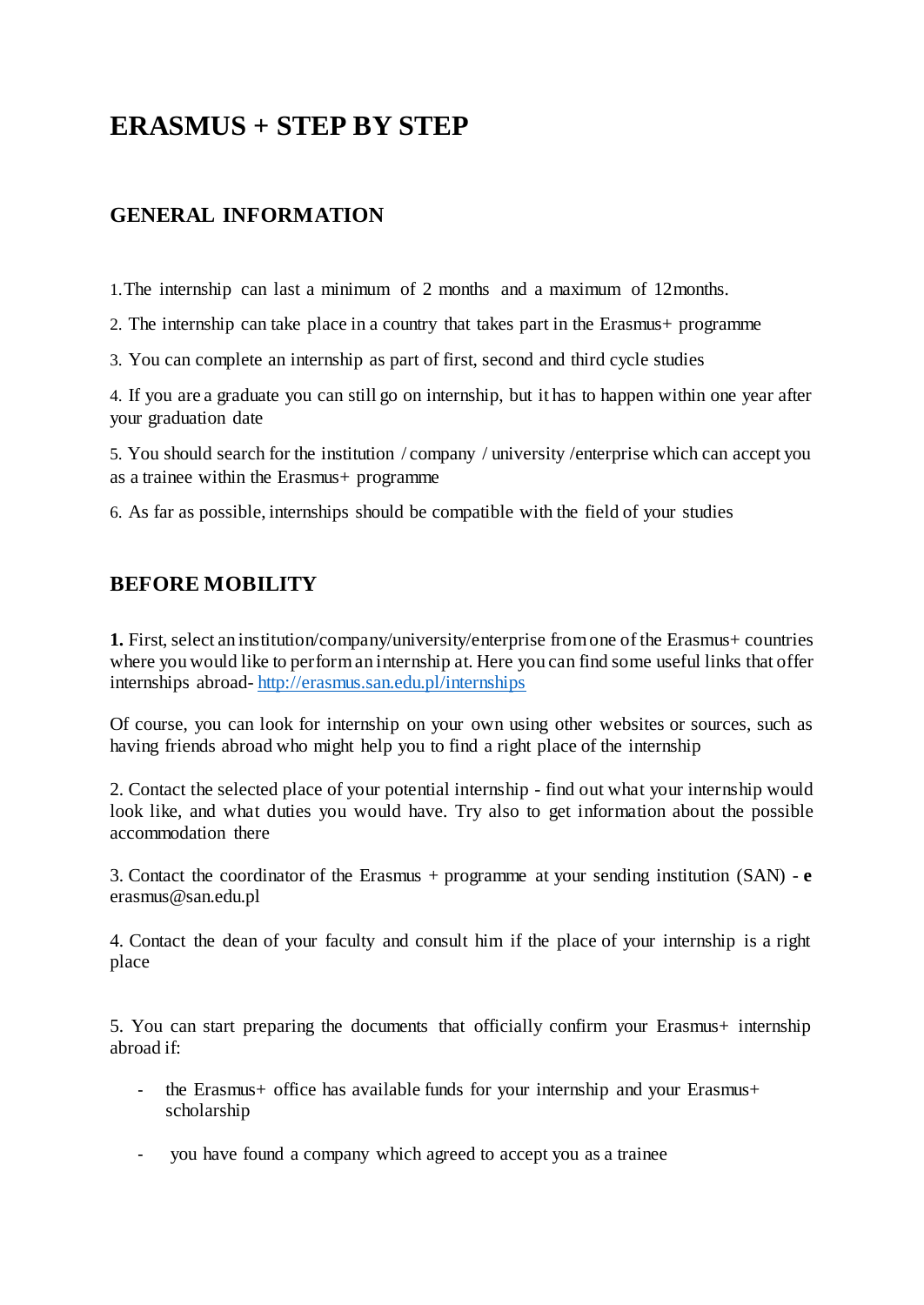6. Contact the dean responsible for your major and your department's internship coordinator and tell them about your plans. You need to consult them if the selected place of your internship is compatible enough with your field of studies, so it can be recognized later and put to the Diploma Supplement

If you need help with this, you can also write to us at [erasmus@san.edu.pl](mailto:erasmus@san.edu.pl)

7. If you are obligated to perform the internship within the field of your studies anyway, this abroad internship can be counted as your obligatory internship. However, to find out how much of the Erasmus internship is compatible with your obligatory internship, you need to contact your dean and your department's internship coordinator

8. . After the dean's approval and your department's internship coordinator, with the help of our Erasmus + office, you must fill out your Learning Agreement for Traineeship (LA) which is an agreement containing your date of departure for your Erasmus+ stay, and the programme of your traineeship to be followed abroad

.Make sure to select the place of internship which most closely corresponds to your field of studies at your sending institution (SAN)

9. You can find an empty draft of the Learning Agreement for Traineeship here<http://erasmus.san.edu.pl/files-to-download>

Fill in all required fields and be sure to include your personal data, information about SAN and your receiving organisation/enterprise, correct dates, contact addresses and the list of duties that you are going to perform in the receiving organisation/enterprise

10. Before you sign the document, send us filled in Learning Agreement for a Traineeship via e-mail [erasmus@san.edu.pl,](mailto:erasmus@san.edu.pl) and wait for our confirmation and verification of your LA

11. After receiving confirmation fromour Erasmus + office that your LA is correct, please sign it on the page 2, in the table under the name "Trainee"

12. Send the scan of your signed LA to your dean (ADVISABLE), or make an appointment and bring the printed LA. Ask for a signature of the dean in the "Responsible person at the sending institution" on page 2 on the printed page or ask for the scan of it (ADVISABLE)

13. After obtaining the dean's signature on your LA, please send us a copy / scan of the document, and the second scan / copy to your receiving organisation/enterprise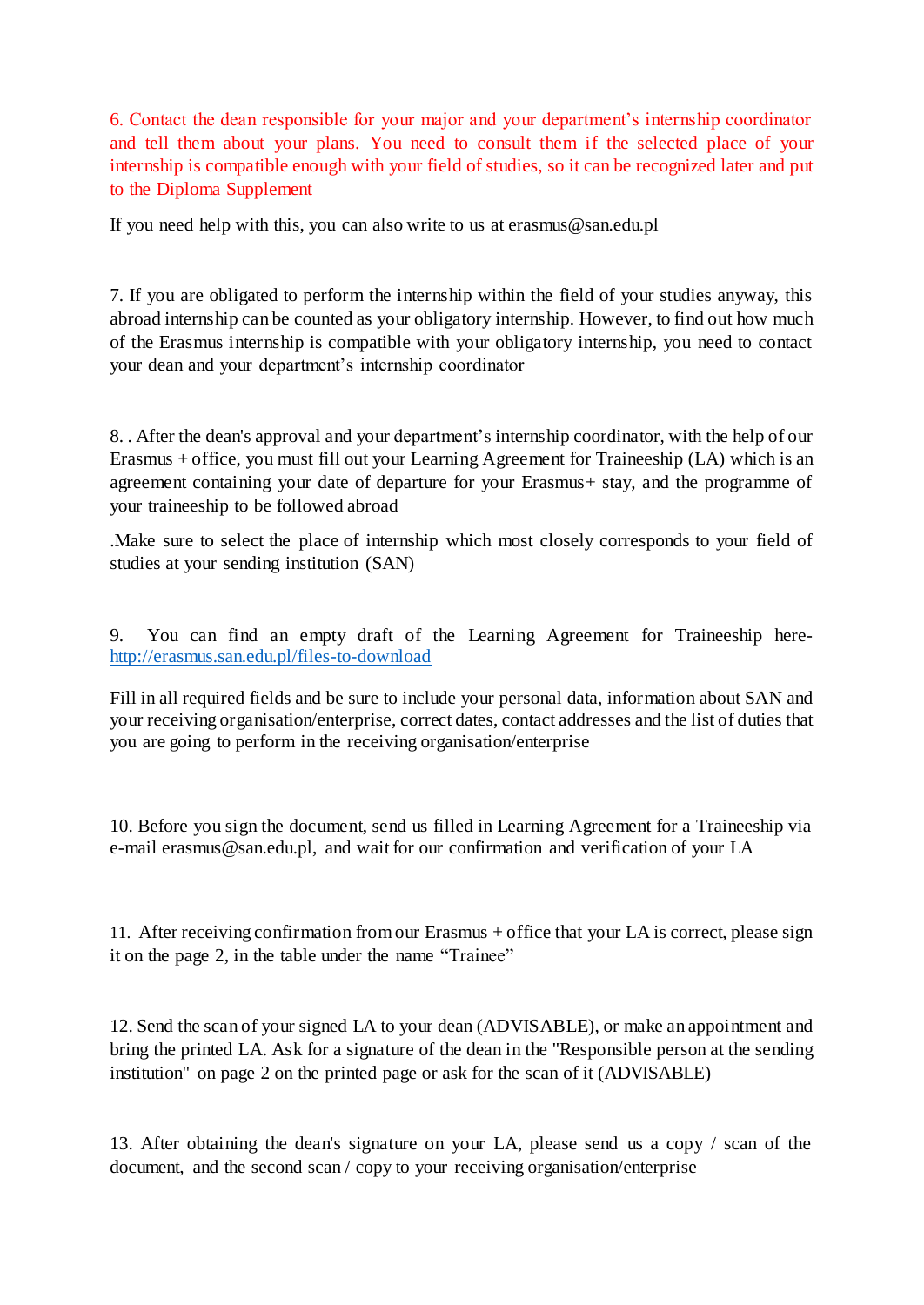14. Ask the receiving institution to sign your LA in the table under the name "Supervisor at the Receiving Institution"

15. Once they sign it, send us via email to our Erasmus+ office a scan of LA with all three signatures- yours one, your dean's, and the receiving institution's

16. Also remember to send the document "Podanie do dziekana" by e-mail, which you can find here - <http://erasmus.san.edu.pl/files-to-download>

17. Get the dean's signature on this document and send us a scan of the signed document to [erasmus@san.edu.pl](mailto:erasmus@san.edu.pl)

18. About a month before your departure, you sign a Financial Agreement (2 copies), which you will receive from us by e-mail and which must be completed and signed by you

19. Complete the obligatory language test on the OLS platform (you will receive a request to complete it by e-mail)

20. Make sure that all formalities have been completed (contact: Erasmus office, a dean, a receiving organisation/enterprise)

21. Find out about the accommodation options. The company might help you to arrange the accommodation. If not, look for accommodation in private apartments using trusted sites.

We do not take any responsibility for your choice of accommodation. We advise to take smart decisions and look for only trustable sources.

22. Remember about having a health insurance:

- if you are a student/graduate of SAN and you are from Poland, please get yourself an EHIC card (karta EKUZ)

- if you are a student/graduate of SAN and you have a different citizenship, please get yourself an EHIC card/NFZ insurance (more information on [https://www.nfz.gov.pl/dla](https://www.nfz.gov.pl/dla-pacjenta/ubezpieczenia-w-nfz/)[pacjenta/ubezpieczenia-w-nfz/](https://www.nfz.gov.pl/dla-pacjenta/ubezpieczenia-w-nfz/) ) or a commercial insurance

23. Remember about getting yourself a universal student card which can be valid in any country of European Union, e.g. ISEC/Euro 26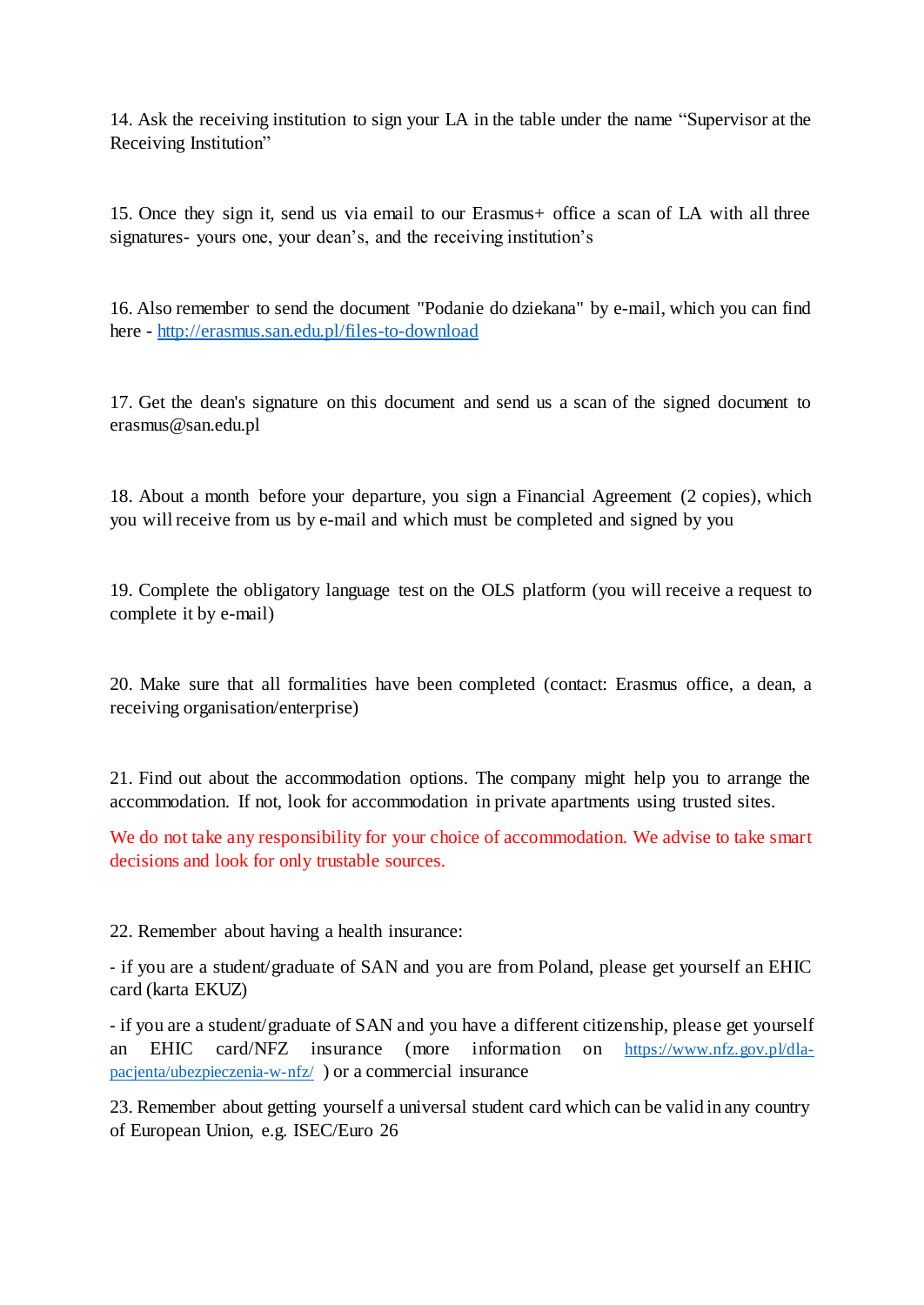#### 24. Remember to open a Euro bill on your bank account since the Erasmus+ scholarship is transferred to your bill in Euro

| Groups of countries                          | Miesięczne stypendium z programu Erasmus |
|----------------------------------------------|------------------------------------------|
|                                              | w walucie Euro                           |
| Group 1 – Denmark, Great Britain, Finland,   | 670                                      |
| Ireland, Iceland, Lichtenstein, Luksemburg,  |                                          |
| Norway, Sweden,                              |                                          |
| Group 2 – Austria, Belgium, Cyprus, France,  | 650                                      |
| Germany, Greece, Holland, Italy, Malta,      |                                          |
| Spain, Portugal                              |                                          |
| Group 3 – Bulgaria, Croatia, Czech Republic, | 600                                      |
| Estonia, Hungary, Latvia, Lithuania,         |                                          |
| Macedonia, Romania, Serbia, Slovakia,        |                                          |
| Slovenia, Turkey                             |                                          |

*Amount of the Erasmus+scholarship per month for trainees(SMP mobility)*

25. Remember that you get 70% of the Erasmus+ grant before your mobility start, and the remaining rest (30%) of it is transferred to your account after your arrival and providing documents (Transcript of Records, Confirmation of Stay OLS test, etc.)

## **DURING YOUR MOBILITY**

1.Remember to perform your duties carefully and precisely

2. In case of any questions, remember to write to us [erasmus@san.edu.pl](mailto:erasmus@san.edu.pl)

3. Before returning to the country, you should obtain from your company:

- CONFIRMATION OF STAY (2 copies) - certificate with exact dates of your Erasmus+ stay at the receiving organisation/enterprise (the dates should match the dates on your Financial Agreement)

- the part "After Mobility" in the Learning Agreement for Traineeships which should be completed and signed by the internship supervisor, confirming the implementation of your internship program

MAKE SURE YOU TAKE 3 COPIES OF EACH DOCUMENT - for yourself, the dean's office and our Erasmus + office.